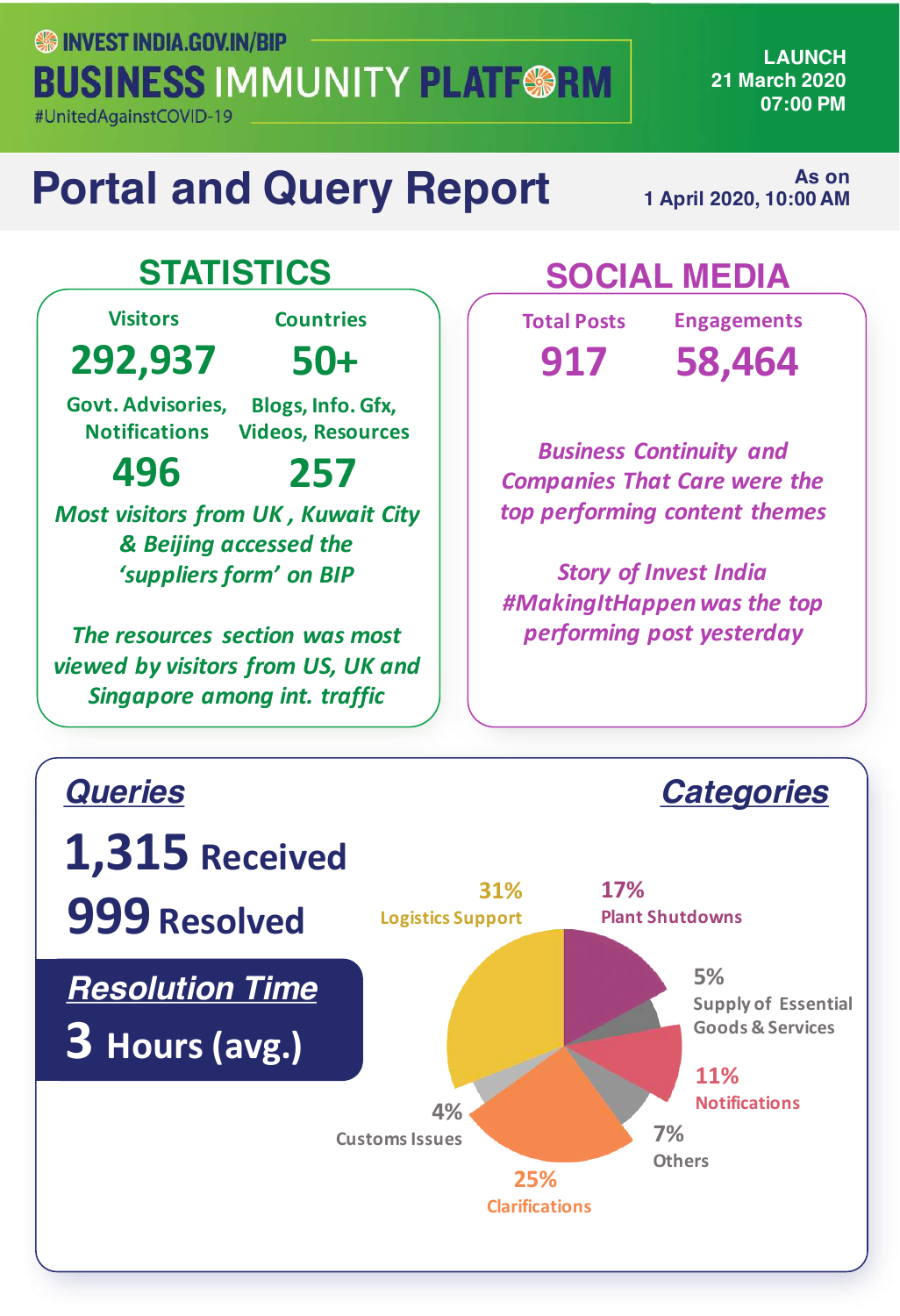#### *Making it Happen*

*Cargill: Team facilitated the continued functioning, manufacturing and transportation of*  cattle feed by ensuring that it comes *under the essential services category* as per the policy of the Department *of Health Services, Haryana*

**Fibriltex:** Team facilitated *permissions needed to operate factory* with capacity to *manufacture 15 tons/day of hybrid meltdown fabric for masks and hybrid nonwoven for coveralls*

**Fieldfresh: Team ensured business** *continuity by helping procure*  approvals for the movement *of trucks and workers*

**Philips HIC:** The team facilitated *necessary regulatory approvals to operate R&D centre and manufacturing plant and provide* **essential goods to hospitals and** *diagnostic centers*

**AgVa HealthCare:** Team worked to *resolve multiple supply chain issues for this ventilator manufacturer*

**ADF Foods:** Team facilitated business *continuity, and logistics for employees*

**Prakash Group:** The team helped the *company get approvals to commence manufacturing of flexible packaging used by food and pharma industry*



#### *24/7 Response*

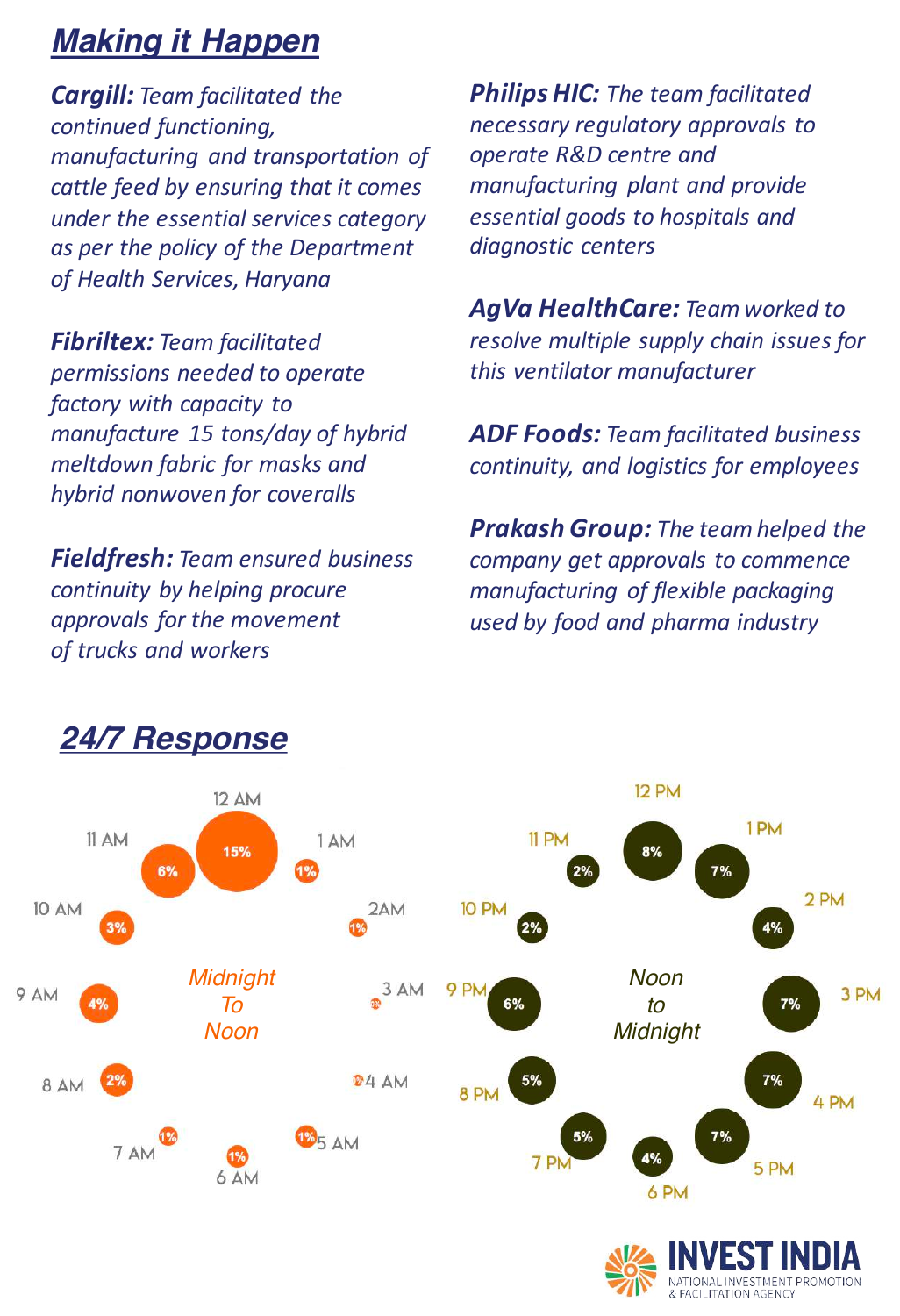#### **Stakeholder Outreach**

# **2241**

**Global & Domestic Corporates/Stakeholders contacted**

#### *Missions*

*Outreach to 8 Foreign Missions for obtaining best practices and* suppliers who can export medical *essentials to India:*

Japan | UK | Taiwan **China** | Germany | Sweden *South Korea | Russia*

*Indian Embassy in Japan connected Japanese medical equipment manufacturers to*  supply essential items like masks, *Blood pressure monitor, Nebulizer and Digital Thermometers*

#### *Supplier Cell: Crisis Matchmaking*

Govt. of Madhya Pradesh placed an order of 50,000 PPE kits through *facilitation support provided by Invest India*

#### **High Commission in London** connected companies in UK willing to transfer technical know-how for *Anaesthetic Ventilator and similar equipment to their parent company* in India for manufacturing and supplying ventilators and

*Anaesthesia ventilator equipment in India*

#### *Indian-Taipei association*

*confirmed that Taiwan can supply*  **PPEs, goggles and peripherals for** *ventilators, hospital beds, isolation room designs*

#### #startupindia

**Startup Challenge: Solutions to combat Covid19**

 $406+$  **Instrument indexing**<br>  $\begin{array}{c} \circ & \text{Moreover, if } \mathbb{R}^d \cup \mathbb{R}^d \cup \mathbb{R}^d \cup \mathbb{R}^d \cup \mathbb{R}^d \cup \mathbb{R}^d \cup \mathbb{R}^d \cup \mathbb{R}^d \cup \mathbb{R}^d \cup \mathbb{R}^d \cup \mathbb{R}^d \cup \mathbb{R}^d \cup \mathbb{R}^d \cup \mathbb{R}^d \cup \mathbb{R}^d \cup \mathbb{R}^d \cup \mathbb{R}^d \cup \mathbb{$ 

**Applications received from 21 States**

(Live till 15 April)

*Focaived* are under: *Product and and the product Maximum applications received are under:*

- *50,000 PPE kits through*  o *Movement Tracking*
- o *Geofencing*
- o *Personnel Protective Equipment*
- o *Large Area Sanitization*